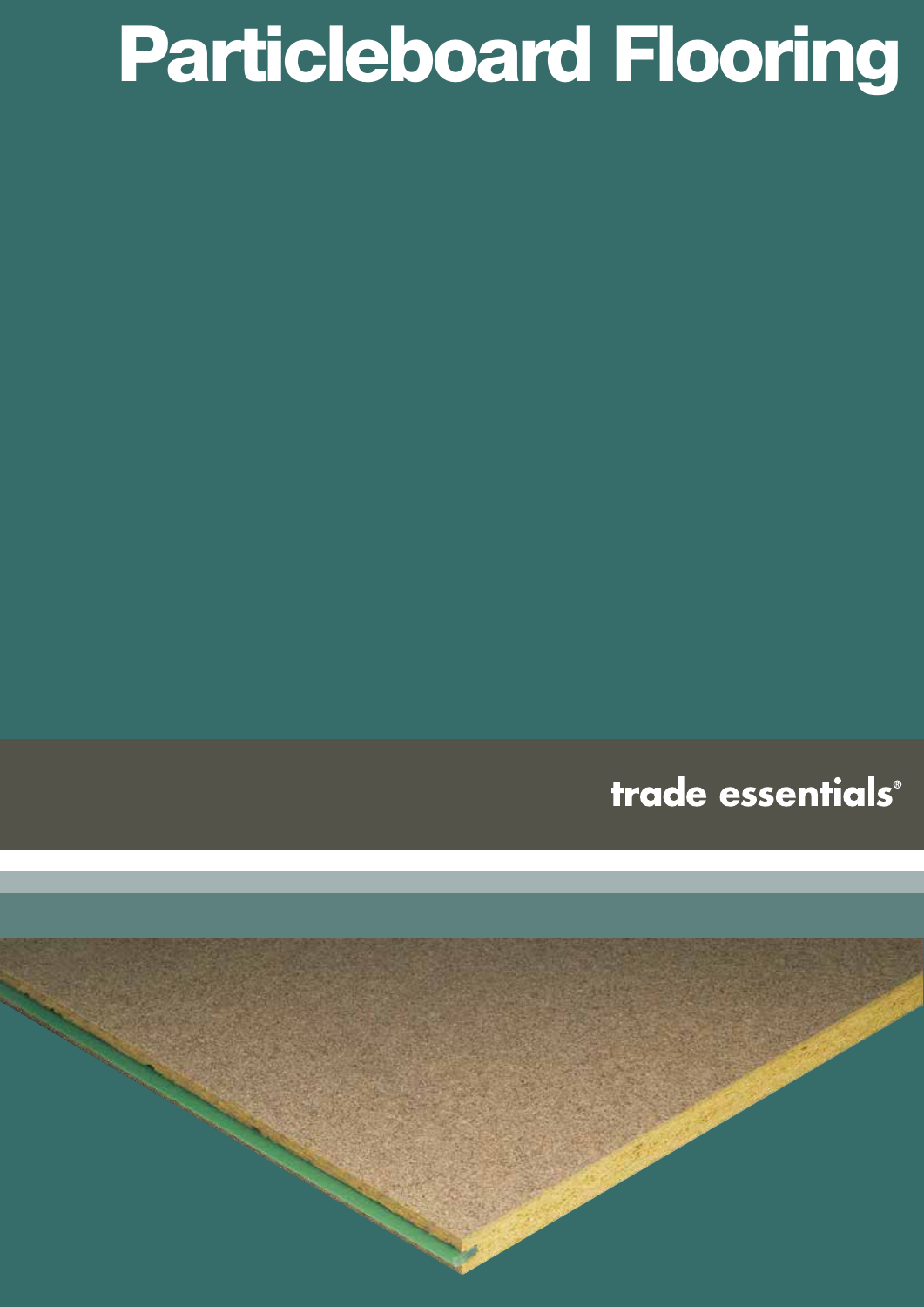

Trade Essentials® Particleboard Flooring is manufactured in Australia from renewable plantation pine resources and provides the best protection there is against damage caused by damp or humid conditions.

### **Flooring even rotten weather can't flaw**

Trade Essentials® Particleboard Flooring is made to quality standards so high, not even the worst weather can flaw it if the guidelines in this brochure are followed. And, there are three product choices to cover your building requirements:

- Green Tongue: 19mm for 450mm joists
- Beige Tongue: 22mm for 600mm joists

Particleboard Flooring is offered in a range of sizes (3600x800mm and 3600x1200mm). Particleboard Flooring also comes as a Termite Treated option, great for areas where termites are a problem.

### **Superior moisture resistance**

Unlike many particleboards, Trade Essentials® Particleboard Flooring is manufactured using extra fine wood particles. This ensures a far better distribution of the water resistant resins across the entire surface. In addition, all edges are coated with a wax edge seal.

The result is a level of moisture resistance, which is over two times greater than the required standards for flooring. Even when left exposed to the elements for up to three months Trade Essentials® Particleboard Flooring is guaranteed to meet the required standards (if guidelines are followed).

# **A safe, solid platform**

Trade Essentials® Particleboard Flooring features an easy to use tongue and groove system that gives the flooring remarkable strength in the unsupported joints. This guarantees you a safe and solid platform on which to build your frame, or lay your floor coverings.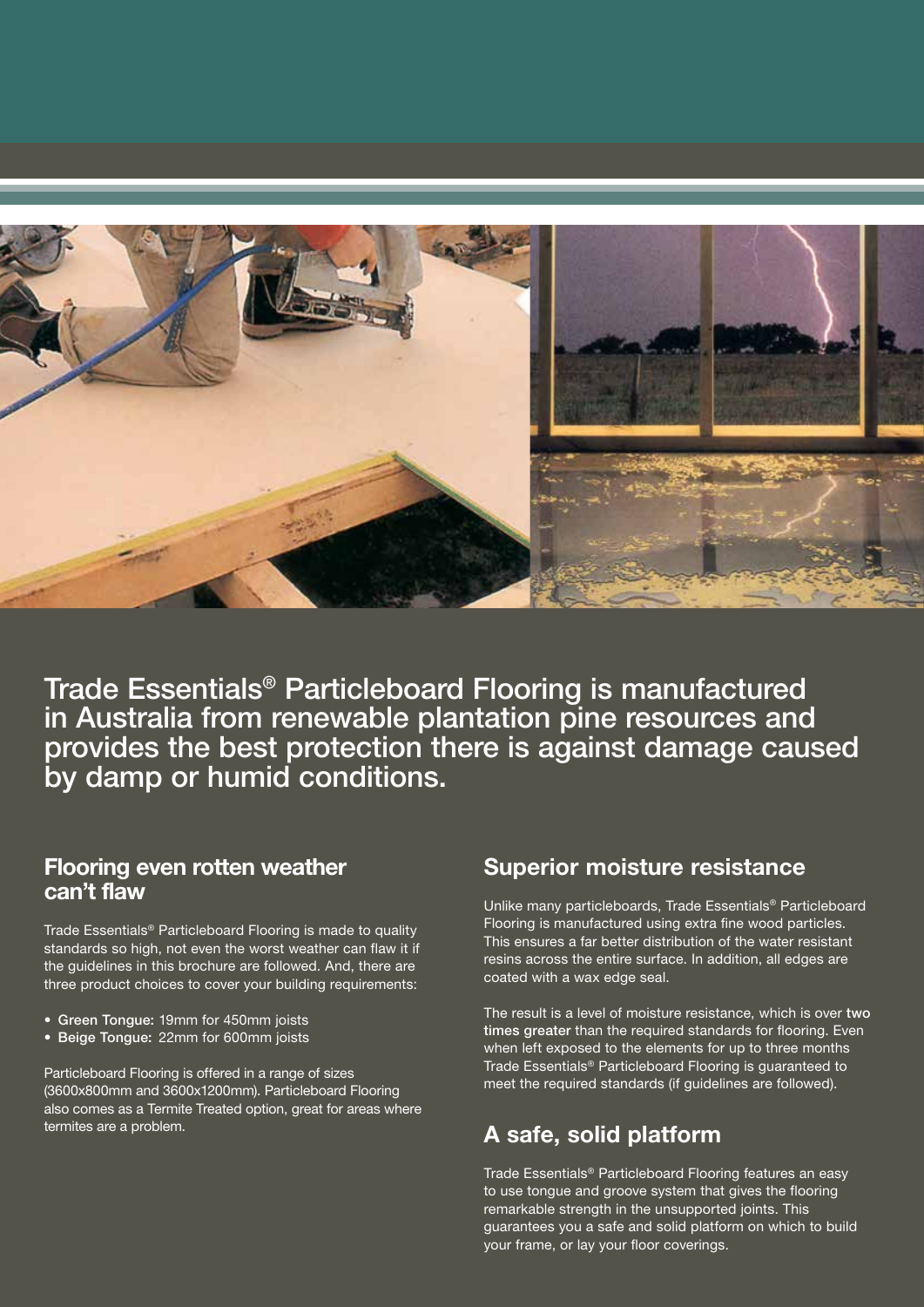# **Applications**

Trade Essentials® Particleboard Flooring is a three layered particleboard, bonded with moisture resistant resin and wax, specifically formulated for use as interior flooring.

It is suitable for all domestic housing as well as commercial installations, provided it is installed to the requirements of AS 1860 (Installation of Particleboard Flooring).

Trade Essentials® Particleboard Flooring can be used for a variety of framed building constructions including fitted floor, upper storey and platform constructions.

# **Physical Properties**

(Typical physical properties when tested to AS/NZS 1860.1)

| <b>Property</b>                 |                   | <b>Board Thickness</b> |                |
|---------------------------------|-------------------|------------------------|----------------|
|                                 | <b>Unit</b>       | 19mm                   | 22mm           |
| Weight                          | Kq/m <sup>2</sup> | 13.1                   | 14.7           |
| <b>Modulus of Rupture</b>       | <b>MPa</b>        | 25 av.                 | 25 av.         |
| <b>Modulus of Elasticity</b>    | <b>MPa</b>        | 3400 av.               | 3400 av.       |
| <b>Internal Bond</b>            | <b>MPa</b>        | 800 av.                | 700 av.        |
| Thickness Swell 24hr            | $\frac{0}{6}$     | < 5                    | < 4            |
| Wet Bending Strength            | <b>MPa</b>        | 5                      | $\overline{5}$ |
| <b>Surface Water Absorption</b> | g/m <sup>2</sup>  | < 60                   | < 60           |
| <b>Thickness Stability</b>      | $\frac{0}{6}$     | < 10                   | < 9            |
| <b>Glue Bond Quality</b>        | <b>MPa</b>        | 15.5                   | 14.0           |

# **Fire Test Results**

(Results when tested in accordance with AS/NZS 3837)

| <b>Classification</b>     | Result                    |
|---------------------------|---------------------------|
| <b>Critical Heat Flux</b> | $1.5.6$ kw/m <sup>2</sup> |
| Smoke Value               | 9% min                    |

# **Moisture resistance – General information**

Trade Essentials® Particleboard Flooring is capable of withstanding general weathering for up to 3 months. To maintain best practice, boards must be covered on building sites. It is recommended to avoid where possible, exposure of the panels to severe conditions, such as prolonged exposure to intense sun, cyclic soaking rain etc, as these exposures have the potential to alter the moisture gradient of the panels and may cause dimensional change, similar to natural timber. A moisture level of about 7% is present in the board at the time of despatch from the warehouse.

For further information refer: AS/NZS 1860.2: Particleboard Flooring Part 2 Installation.

#### **Thermal properties**

Thermal conductivity – 0.1 – 0.14 W/mk. Dimensionally stability and strength is unaffected over normal temperature range.

#### **Acoustic properties**

Sound transmission loss depends on the building element and its method of installation. Particleboard with thickness over 16mm should achieve 25dB loss.

#### **Fire resistance**

Trade Essentials® Particleboard Flooring is combustible. Burning is limited by charcoal formed on the board surface. The rate of burning is comparable to that of natural timber of similar density.

# **Particleboard flooring adhesives**

We recommend the usage of construction adhesives for installing Particleboard Flooring.

| <b>Flooring</b>                            | <b>Construction Adhesive Required</b><br>per Pack of Flooring |  |  |  |
|--------------------------------------------|---------------------------------------------------------------|--|--|--|
| Green Tongue (19mm to span 450mm joists)   |                                                               |  |  |  |
| 900mm wide sheet<br>$(35$ sheets per pack) | 25 x 300ml cartridge<br>or, 10 x 850ml cartridge              |  |  |  |
| Beige Tongue (22mm to span 600mm joists)   |                                                               |  |  |  |
| 900mm wide sheet<br>(25 sheets per pack)   | 20 x 300ml cartridge<br>or, 8 x 850ml cartridge               |  |  |  |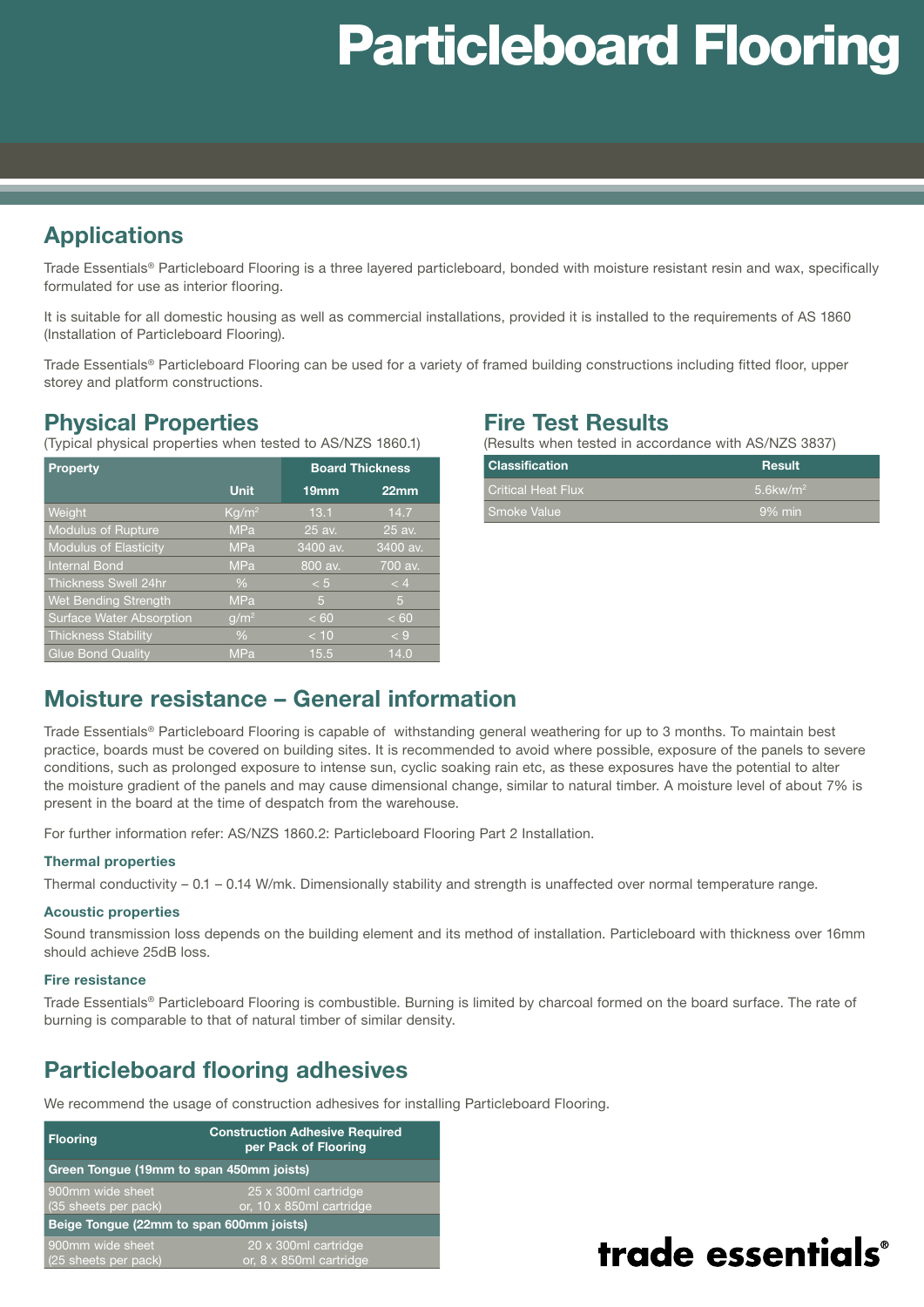## **Product range**

Trade Essentials® Particleboard Flooring has a plain core colour with a yellow wax edge seal to all edges. There are two product thicknesses each identified by the colour of their PVC tongue:

- Green tongue (19mm) For use with floor joists spaced at 450mm
- Beige tongue (22mm) For use with floor joists spaced at 600mm



Trade Essentials® Particleboard Flooring is available in different sheet sizes. There is also the option of Termite Treated Particleboard Flooring and Brown Tongue (25mm) for commercial applications. For full details contact your nearest Laminex branch.

## **Installation instructions**

#### **1. Assess the site**

Ensure correct sub-floor clearance and ventilation as per Australian Standard 1860 "Installation of Particleboard Flooring", or local building regulations. Particleboard Flooring is not suitable under conditions of permanent dampness, i.e. where particleboard moisture content is permanently in excess of 16 per cent moisture content.

#### **2. Positioning and fixing**

Locate a string line parallel to the perimeter of the floor and at right angles to the joists. Fit the first new row of sheets with the tongued edge to the string line. This will ensure edge straightness. Tongue and grooved edges must run parallel to the span and sheeting must span no less than two floor joist spacings. Fix second sheet in a similar manner inserting plastic tongue into the groove of sheet one. Be sure to apply bead of adhesive to tongue prior to installation.

DO NOT cramp or over-tighten. After each row is laid, fully nail or screw the previous row (refer to the fixing pattern). Install all sheets with the same face upwards, to ensure flush mating of adjoining faces. Butt joints should be staggered in alternative rows to give a rigid floor.

#### Handy hints:

Laminex recommends Trade Essentials® Construction Adhesive for this application. This is a high performance, fast setting synthetic rubber based adhesive, specially formulated for the permanent and speedy installation of structural sheet flooring panels, in conjunction with supplementary mechanical fastenings.

If the tongue and grooved profile is changed to a square edge during trimming or cutting of sheet, re-profile the edge with a circular saw and insert a tongue, or alternatively use as square edged Particleboard Flooring.

Where Particleboard Flooring is used in square edge form, the sheets should be laid with their long edges supported by noggings or trimmers. Sheet butt joints must be staggered.

#### **3. Fixing technique**

Particleboard Flooring may be fixed on the subfloor with hand or power-driven fasteners. For a rigid squeak-free floor system, ensure a continuous 5mm bead of Trade Essentials® Construction Adhesive is applied to all joists and along the top of the tongue. Two beads of adhesive need to be placed on the joist where the butt joint occurs.

DO NOT apply too far ahead as adhesive cures quickly. At all times follow instructions on the adhesive pack.

Where gun nailing, nail heads should not penetrate the surface by more than 1.0mm. Adjust air pressure to suit softwood or hardwood joists. Gun nail only in accordance with gun nail specifications. Galvanised nails are recommended.

Nails should be punched below the surface of the sheets just before the sanding or laying of floor coverings. This ensures firm seating of the flooring joists. Particleboard Flooring that is likely to be subjected to increased levels of traffic vibration should be fixed with spiral or helical shank nails.

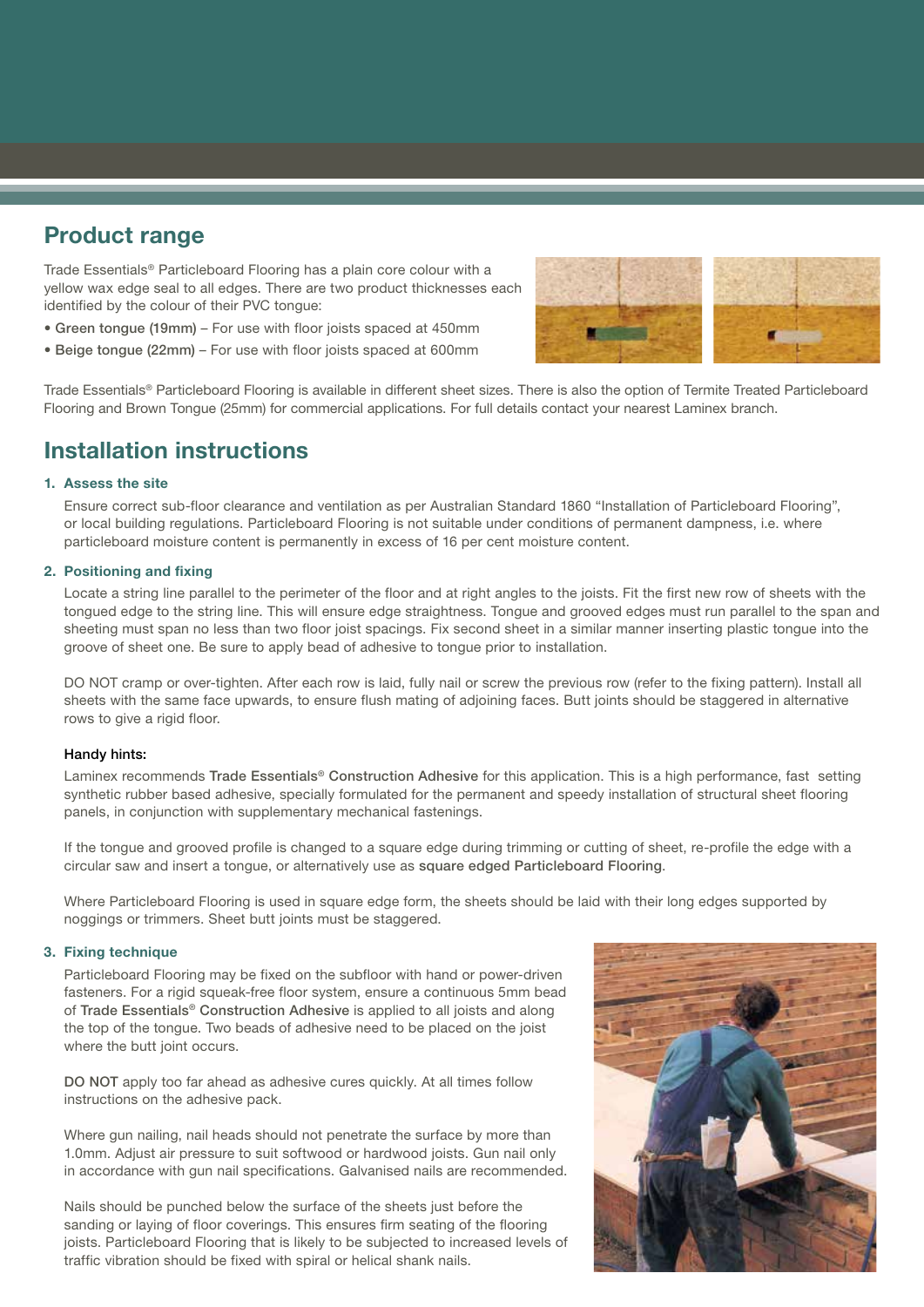

| <b>Nailing Method</b> | <b>Joist Type</b>       | Nail or Screw Size (mm)                                 |
|-----------------------|-------------------------|---------------------------------------------------------|
| Hand Hammer (nails)   | Hardwood & Cypress Pine | $50 \times 2.80$                                        |
|                       | Softwood                | $55 \times 3.15$                                        |
| Nail Gun (nails)*     | <b>All Timber</b>       | Ring shank D-head galvanised 65 x 2.8mm or similar      |
| Screw                 | <b>Timber Type</b>      | No. 10 X 50mm, Type 17 Countersunk head, Self drilling  |
|                       | Steel Type              | No. 10 X 45mm Countersunk head, Self embedding wing tip |

#### **4. Types of construction**

#### 4.1 Platform floor construction

Platform flooring construction involves flooring laid on the floor joists over the whole floor area prior to the erection of the wall and roof framing. Trade Essentials® Particleboard Flooring is capable of withstanding general weathering for up to 3 months. Less exposure however, is recommended. To maintain best practice, packs of Particleboard Flooring should be protected from the weather before installation. Particleboard Flooring will expand and contract as sheets respond to changes in atmospheric moisture. Allowance for the movement must be made throughout the floor area by providing gaps and special joints as appropriate to accommodate sheet expansion.

An expansion joint is a 20mm gap in flooring sheets located above a wide (50mm minimum) or double joist. Extra joist area is necessary so that sheet ends can be properly fixed while still allowing the 20mm gap. The joint may be covered by a metal or plastic moulding, screwed into the joist, or partitioning may be located over the joint. Spacing of expansion joints should be between 10 and 20m with the final decision depending upon the assessment of whether:

- the floor is elevated or on ground level
- the area is air conditioned
- it is a tropical region (coastal area, north of 27th parallel)
- what moisture variations are likely in the flooring

Exposure to very hot sun, particularly after the board has been soaked by rain, may cause panel shrinkage and cupping. If this occurs, then light wetting of the board and shading of the site may help minimise the effect by slowing the rate at which the flooring dries.

DO NOT stack heavy concentrated loads on the floor, e.g. bricks, heavy structural materials. DO NOT use the floor as a mixing table and avoid build up of plaster, concrete and paint on the floor.

#### 4.2 Fitted floor construction

Fitted floor construction involves construction of the floor after the internal walls. An expansion gap of 1–2 mm per metre of room dimension (10mm minimum) should be left around the room perimeter. This is usually covered by the skirting board. For large floor areas an expansion joint should be provided (see 4.1).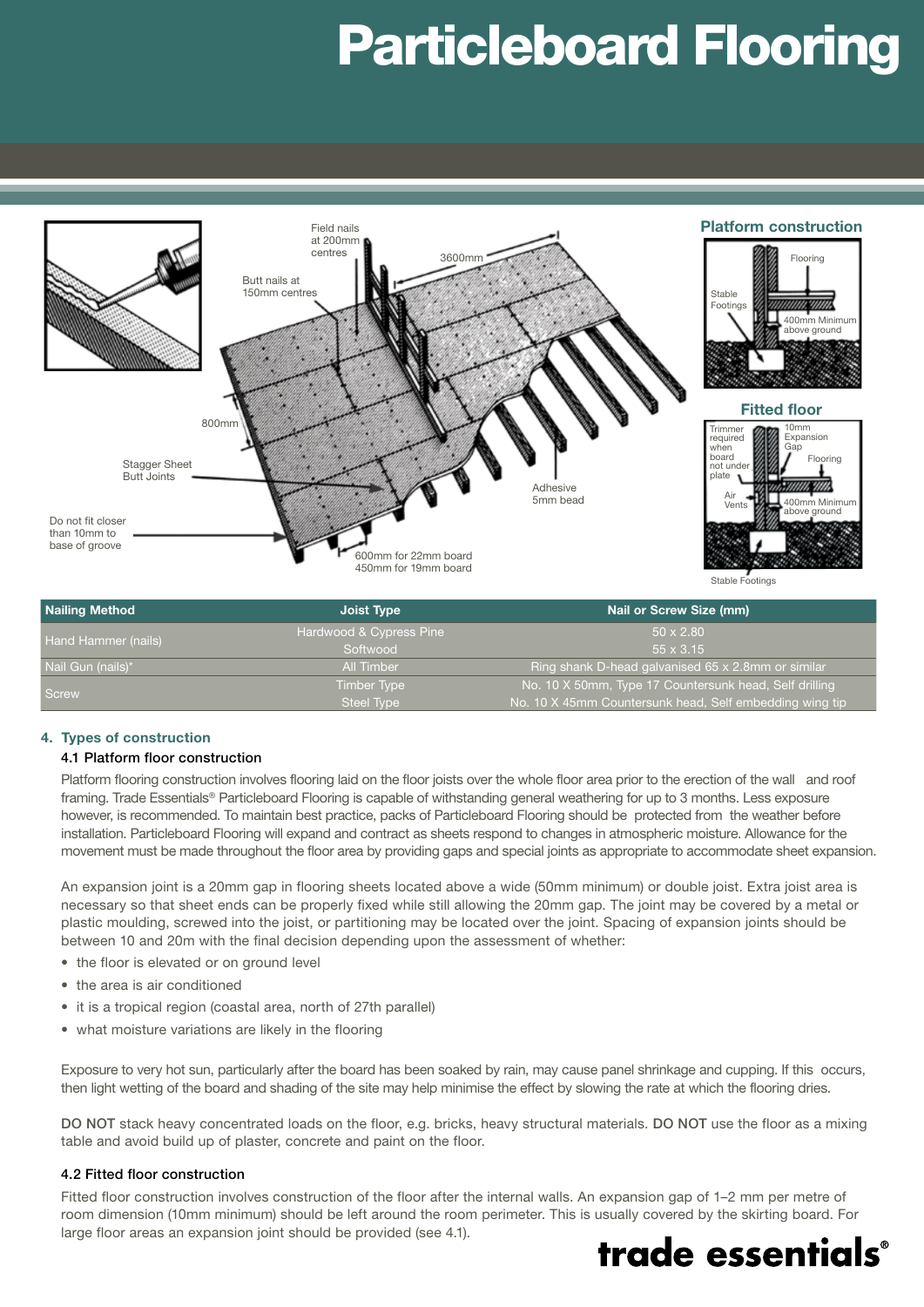#### 4.3 Upper storey construction

Upper storey construction utilises Particleboard Flooring laid on timber joists and supported on wall framing/internal brick work. Green and Beige Tongue Particleboard Flooring is ideal for internal upper storey construction and extensions.

#### **5. Surface finishing**

Australian Standard 1860 'Installation of Particleboard Flooring' provides guidelines for surface finishing.

- (a) Inspect for dampness especially if board has been weathered before proceeding with finishing operations; if found to be excessively damp it shall be left until its moisture content is 15 percent or less.
- (b) If the flooring is to be covered with carpet, the surface should be firm and tight with no loose flakes or particles:
	- (i) Nails should be inspected and hammered flush, screws should be flush with the surface.
	- (ii) If the surface has been exposed to the weather, some sanding may be required. Full sanding may not be necessary, but rough or uneven areas should be spot sanded. Nail punching and screw counter sinking will only be necessary in these areas. NOTE: FULL SANDING may be necessary if the Particleboard Flooring has been subjected to prolonged rain while being exposed.

(iii) Sanding before carpet laying should be with 40-60 grit sand paper.

- (c) For other surface finishes, full sanding will usually be required if the particleboard has been exposed to the weather. The surface shall be given a first cut with 40-60 grit sand paper followed by 80-100 grit sand paper.
- (d) Depth of material removed shall not exceed the following except where otherwise specified by the manufacturer:
	- (i) Over the general sheet area 1mm
	- (ii) Within 50mm of any supported edge 2mm
- (e) All surfaces shall be cleaned to remove dust.

#### **6. Surface preparation - wet area rooms**

(Bathrooms, kitchens, laundries)

- Procedures required by AS 3740 'Waterproofing of Wet Areas Within Residential Buildings', should be followed closely.
- Holes may be required in the floor to accommodate pipes, drains and plumbing wastes. These should be accurately drilled and cut ensuring that excessive material is not removed (rough punching is unacceptable).
- All edges should be sealed using pink primer, construction adhesive, or another suitable sealer.
- All building debris, plastic or other building matter should be completely removed and the floor surface sanded clean prior to waterproofing treatments.
- Joints between sheets should be carefully inspected and prepared. Flashing should be placed over joints.
- An impermeable membrane is required to seal the floor prior to the overlaying of surface finishes such as ceramic or PVC tiles. Laminex recommends the following for application:
	- (a) Davco Dampfast
	- (b) Bostick Ultraseal

Laminex recommends that the respective manufacturer's instructions are followed when applying these products.

#### **7. Resilient sheet and tile**

The requirements of Australian Standard 1884 'Floor Coverings – Resilient Sheet and Tiles-Laying and Maintenance Practices' should be followed when finishing with materials such as flexible and semi-rigid cork, rubber, linoleum and vinyl.

Unsatisfactory results may be obtained if resilient floor coverings are laid directly on to the Green Tongue or Beige Tongue Particleboard Flooring, due to movement of the flooring or subfloor structure with changes in moisture content or settling.

Use of an underlay will minimise the risk of either failure of the bond between the covering and the floor, or of particleboard flooring sheet joints showing through the coverings. Underlay joins should not coincide with the particleboard flooring joins.

### **Standards & relevant codes**

#### **Building Code of Australia**

AS/NZS 1860.1 – Particleboard Flooring Part 1 Specification.

AS 1170.1 SAA – Loading Code, Dead and Live Loads and Load Combinations.

AS 1860.2 – Particleboard Flooring Part 2 Installation.

AS 1884 – Floor Coverings – Resilient Sheet and Tiles - Laying and Maintenance Practice.

AS 3740 – Waterproofing of Wet Areas Within Residential Buildings.

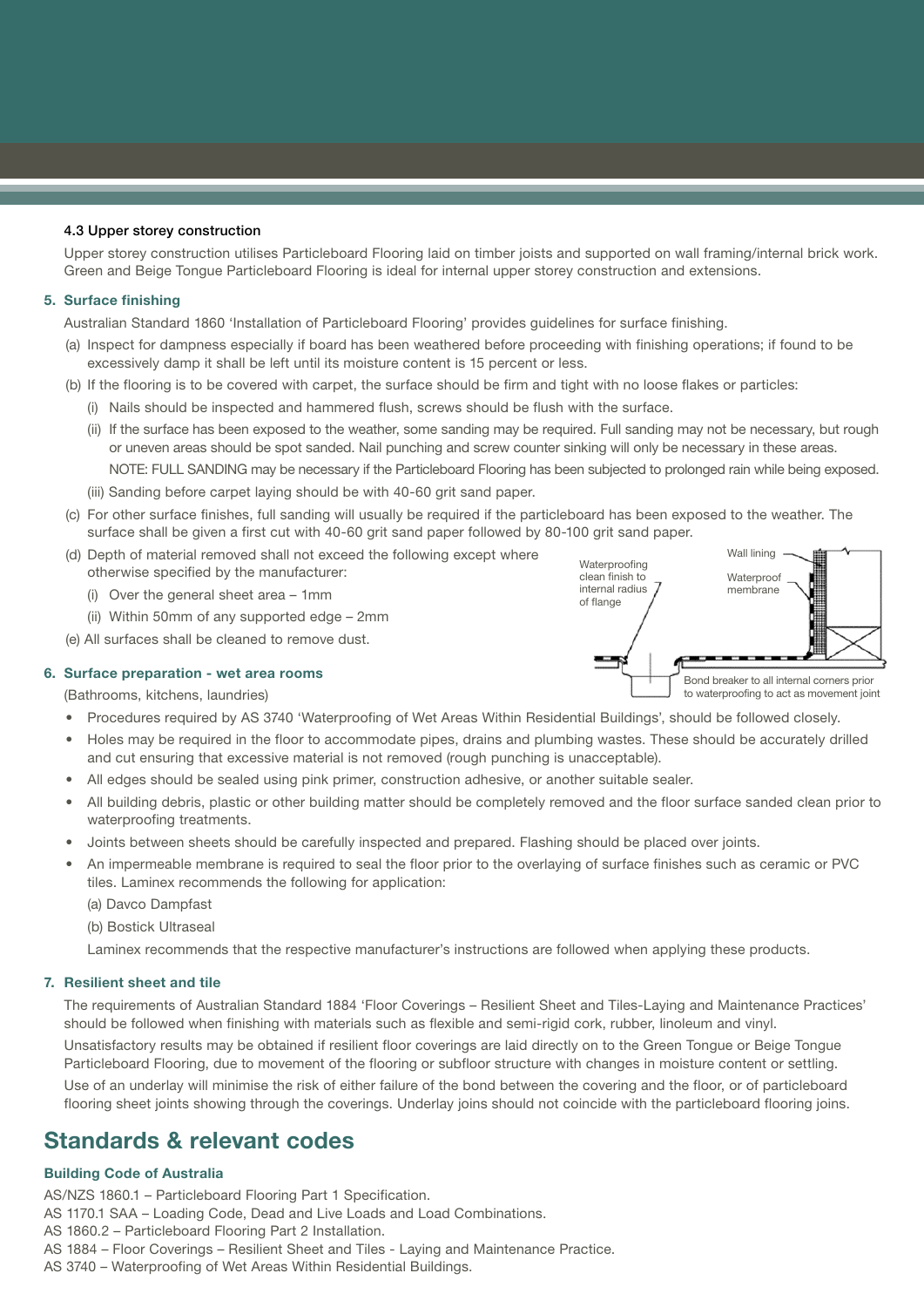# **Design criteria**

#### **Industrial**

Guidelines in Australian Wood Panels Association Flooring Design Manual. Obtainable online at www.woodpanels.org.au

#### **Domestic**

19mm to span 450mm maximum joist centres 22mm to span 600mm maximum joist centres

#### **Hints & tips:**

- Do ensure correct, sub-floor clearance and ventilation.
- Do lay out all sheets first when fixing a platform floor.
- Do leave an expansion gap around room perimeters of fitted floors (see positioning & fixing diagram).
- Do protect sheets from the weather before installation.
- Do store sheets prior to fixing to allow adjustment to site conditions.
- Do make sure to follow instructions when using adhesive.
- Avoid build-up of concrete, plaster and paint on floor.
- Do not allow water to pool on sheets sweep away as soon as possible.
- If water has pooled: drill a maximum 3mm drain hole at spacings 1 metre or greater between holes to remove pooled water.
- Do not leave butt joints unsupported by joists or noggings.
- Do not stack heavy concreted loads on floor panels.
- Do not Bondcrete or otherwise seal floor during construction this will prevent floor drying out properly.
- Do not use floor as a mixing table.
- Set out joists to suit sheet size and thickness.
- Underlay joins should not coincide with particleboard flooring joins.
- And a final hint screws (rather than nails) produce a better squeak-free finish for DIY installers.

# **Storage and exposure of Particleboard Flooring**

Trade Essentials® Particleboard Flooring should always be stored flat and in a dry area, with timber bearers spaced about 450mm apart to keep it off the floor or ground. Packs of board are best protected from the weather.

Covering should allow some air circulation during the storage period. Packs should be protected on the top and sides with waterproof material (such as plastic sheeting). Packing should be used to keep plastic sheeting clear of the flooring pack so that air circulation can occur.

To maintain best practice, packs of Particleboard Flooring should be protected from the weather before installation. Particleboard Flooring should be stored for about 1 week (where possible longer) prior to fixing to allow adjustment to site conditions. Water absorption will cause expansion of the sheets and this will lead to gaps in the floor later when the particleboard sheet dries out. It is recommended to avoid where possible, exposure of the panels to severe conditions, such as prolonged exposure to intense sun, cyclic soaking rain etc, as these exposures have the potential to alter the moisture gradient of the panels and may cause dimensional change, similar to natural timber.

Like nearly all timber products, Particleboard Flooring may react to changes in humidity and to direct wetting, but if laid in accordance with the required standards and the recommendations outlined in this brochure, Trade Essentials® Particleboard Flooring will withstand the conditions of platform construction.

Once it is laid, Trade Essentials® Particleboard Flooring may be exposed to the general effects of weather for up to three months and still meet the requirements of AS/NZS 1860.1 Part 1 Specifications for Class 1 flooring.

Water should not be allowed to lie on the flooring surface. Sweep it off or drill drain holes in positions that will be covered when the job is completed. It is recommended that protection by roof and walls be provided as soon as possible.

# **Safety and handling**

Particleboard is a reconstituted wood product containing wood, resin and wax. Machine tools should be fitted with dust extractors and the wearing of a dust mask is recommended. Material Safety Data Sheets for Particleboard Flooring are available on request from any Laminex branch.